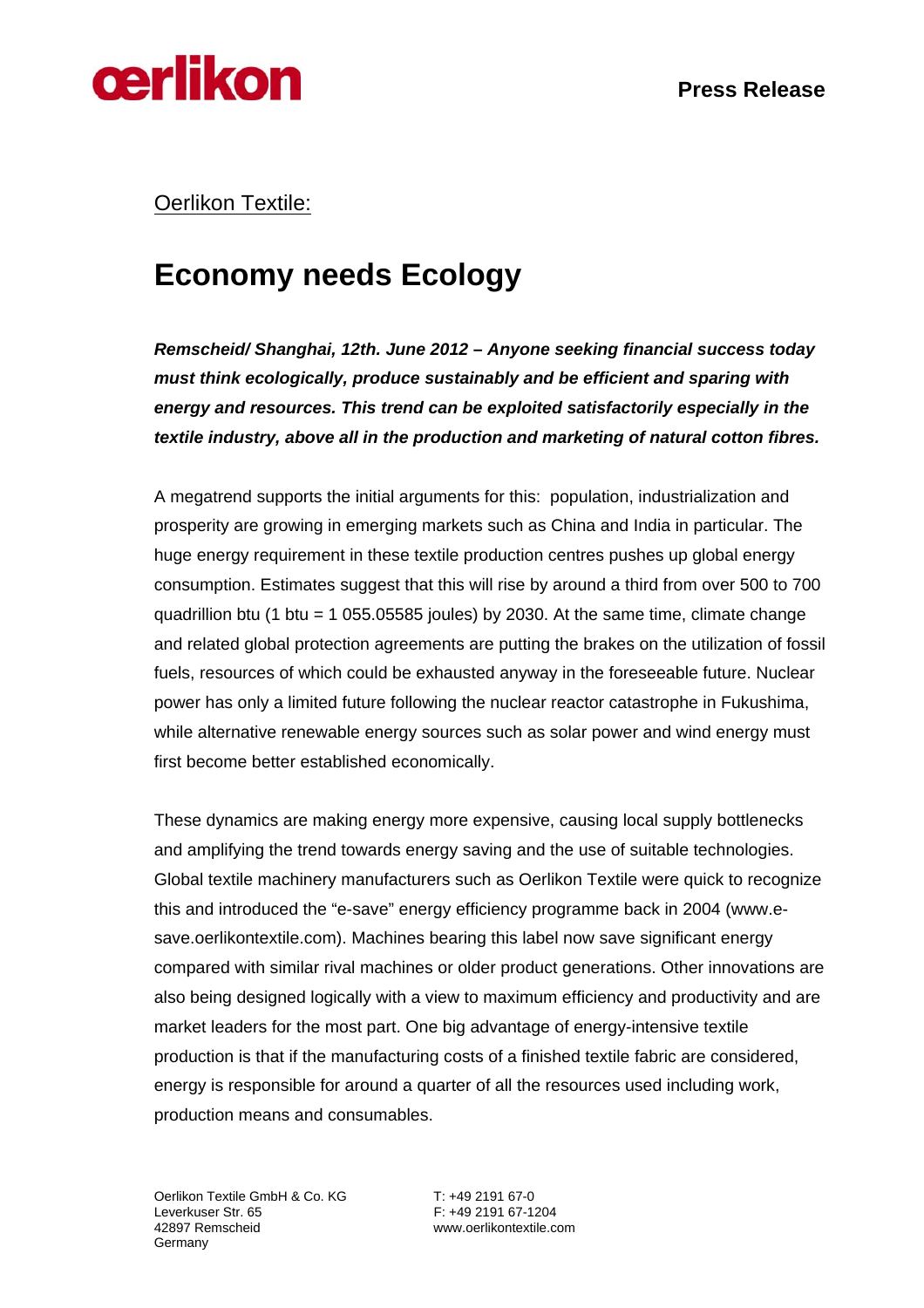#### **Press Release**

# **cerlikon**

Page 2 Cost reduction and sustainability are necessary in the textile industry for natural fibres for other reasons too: in view of the historical price explosion for cotton in the last year, the global textile industry is adjusting to a higher average price level in future. In addition, forecasts indicate that the global acreage under cotton cultivation can only be enlarged to a limited extent due to the delimitation of usable agricultural areas to guarantee the supply of food and water. Both of these additionally weaken cotton in the competition with the markets for polyester and viscose, which are growing stronger anyway.

On the other hand, cotton should and can exploit its attractiveness as a natural fibre better now, because surveys prove that consumers regard natural fibres above all as environmentally friendly textiles, but not synthetic fibres. The sector has already reacted to this. In the space of four years, the production capacity for organic cotton has increased globally from 20,000 to 141,000 tonnes, for instance. Major textile dealers are now also establishing corresponding eco-labels to a growing extent. Studies suggest that over 60 organizations are now offering more than 75 eco-programmes and labels. For example, 2,800 participants in 54 countries are certified as complying with the globally recognized minimum standard for natural textiles, GOTS (Global Organic Textile Standard; source: The Fiber Year 2011).

It is increasingly important in this regard to take the entire value creation chain, from obtaining the raw material to packaging, into account. Ground still needs to be gained here: the manufacture of a pair of jeans or a kilogram of cotton still calls for 11,000 litres of water, often in countries where water is frequently in short supply. Rain only covers 41% of this requirement. Several kilograms of CO2 are also consumed in the manufacture of a cotton T-shirt, for instance, due to the high consumption of chemicals in cotton cultivation.

Attention is focused more strongly on such socially significant ecological challenges following environmental disasters such as in 2011 in Japan or in 2010 in the Gulf of Mexico. Studies for Germany show that suitable sustainable action is an increasingly important factor for success on many levels. For example, around 38% of German companies that adopt a particularly sustainable business approach have increased their operating result (EBIT) for 2009 and have a better EBIT than their competitors. For 47%